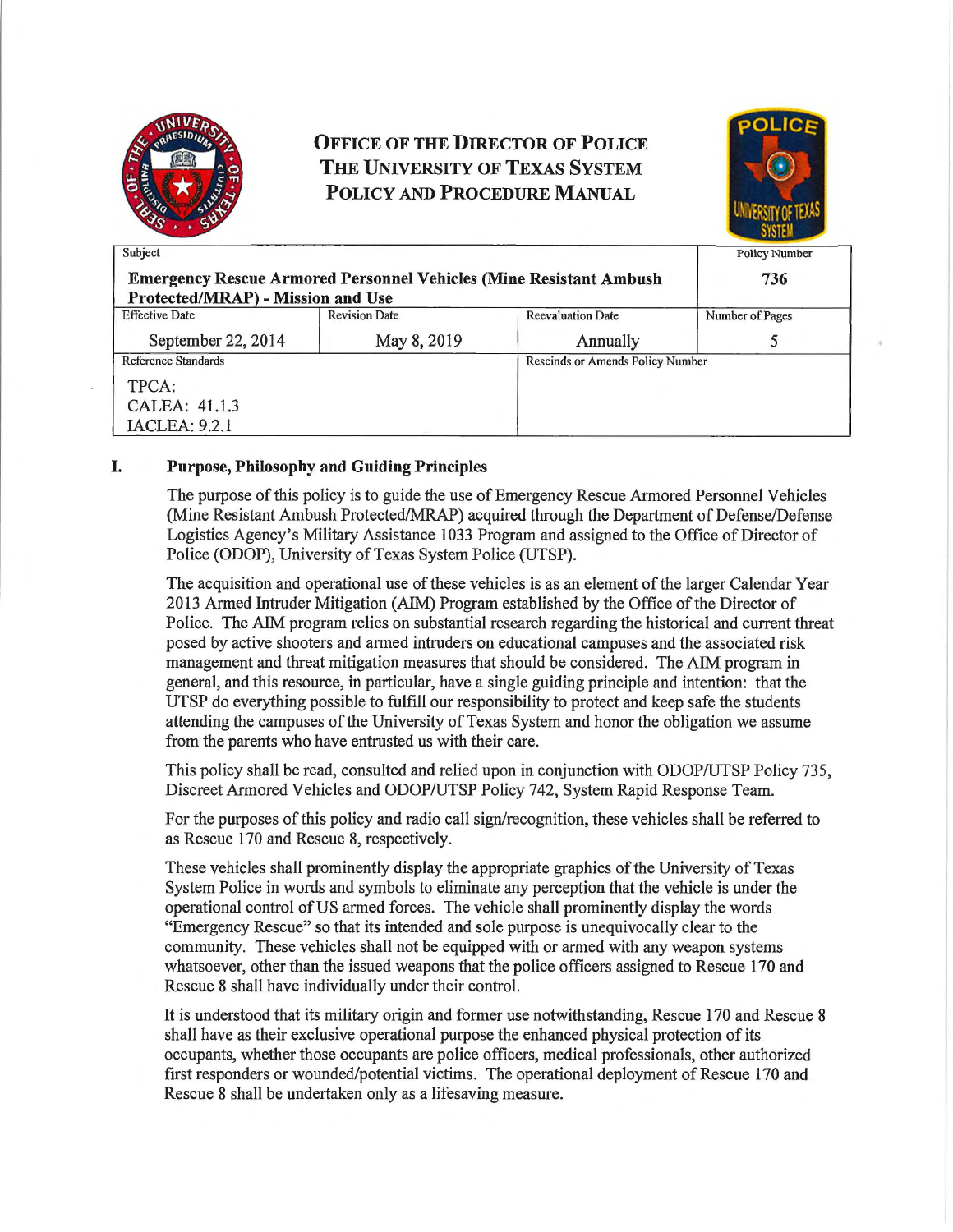#### **II. Policy**

- A. It is the position of the Office of the Director of Police that all geographical areas within the jurisdiction of the University of Texas System Police can be supported by Rescue 170 and Rescue 8.
- B. Rescue 170 and Rescue 8 remain a permanent asset of the Depattment of Defense/Defense Logistics Agency and the Office of Director of Police is a temporary custodian and user to which care and control has been transferred by the Texas Depattment of Public Safety, consistent with the requirements of the 1033 Program.
- C. Rescue 170 and Rescue 8 are considered an option to be used only in the following circumstances and with the express authorization of the Director of Police: in response to armed intruder or active shooter situations in which first responder or other tiered defensive measures have failed, been defeated or overwhelmed or the nature of the violence is so substantial or protracted that the use of Rescue 170 or Rescue 8 is required immediately; this includes insetting officers into live fire zones to conclude an active shooter threat; extracting wounded victims or those exposed to active shooter fire or related dangers; inserting tactical medical assets (UTSP officers trained in advanced medical response, UTSP trauma surgeons or other medical professionals) in an effort to reduce casualties and provide emergency tactical casualty care to those already wounded; use as a defensive position or barricade; response to similar high risk tactical events/operations ( e.g. a terrorist attack) where the risk of serious bodily injury or death to others as posed by a criminal offender has been demonstrated and other response measures are insufficient.
- D. Under no circumstances will these vehicles be utilized as part of a response to public assemblies, protests, demonstrations, exercises of the First Amendment right to free speech, or for the control of civil disorder unless the circumstances cited above in Paragraph II.C. exist concurrently.
- E. These vehicles will not be part of any public demonstration or display of police resources or equipment and shall not be staged on any institution campus unless such staging or deployment is in immediate preparation for its operational use as cited above in Paragraph II.C.
- F. The only authorized alternative use for Rescue 170 and Rescue 8 shall be as assigned and operationally required in anticipation of or response to a natural disaster or catastrophic event without a criminal nexus (e.g. hurricane, tornado, flood, eatthquake, wildfire) where lifesaving access to areas that cannot otherwise be achieved is critical.
- G. At the direction of the Director of Police, SRRT commander, ODOP/UTSP Medical Director/Deputy Medical Director, institution Chief of Police or incident commander, these vehicles may be used to transport injured police officers or civilian victims to a hospital or trauma center if necessary for urgent medical purposes; any such decision would be made in coordination with other Emergency Medical Services providers on the scene of the incident as necessary.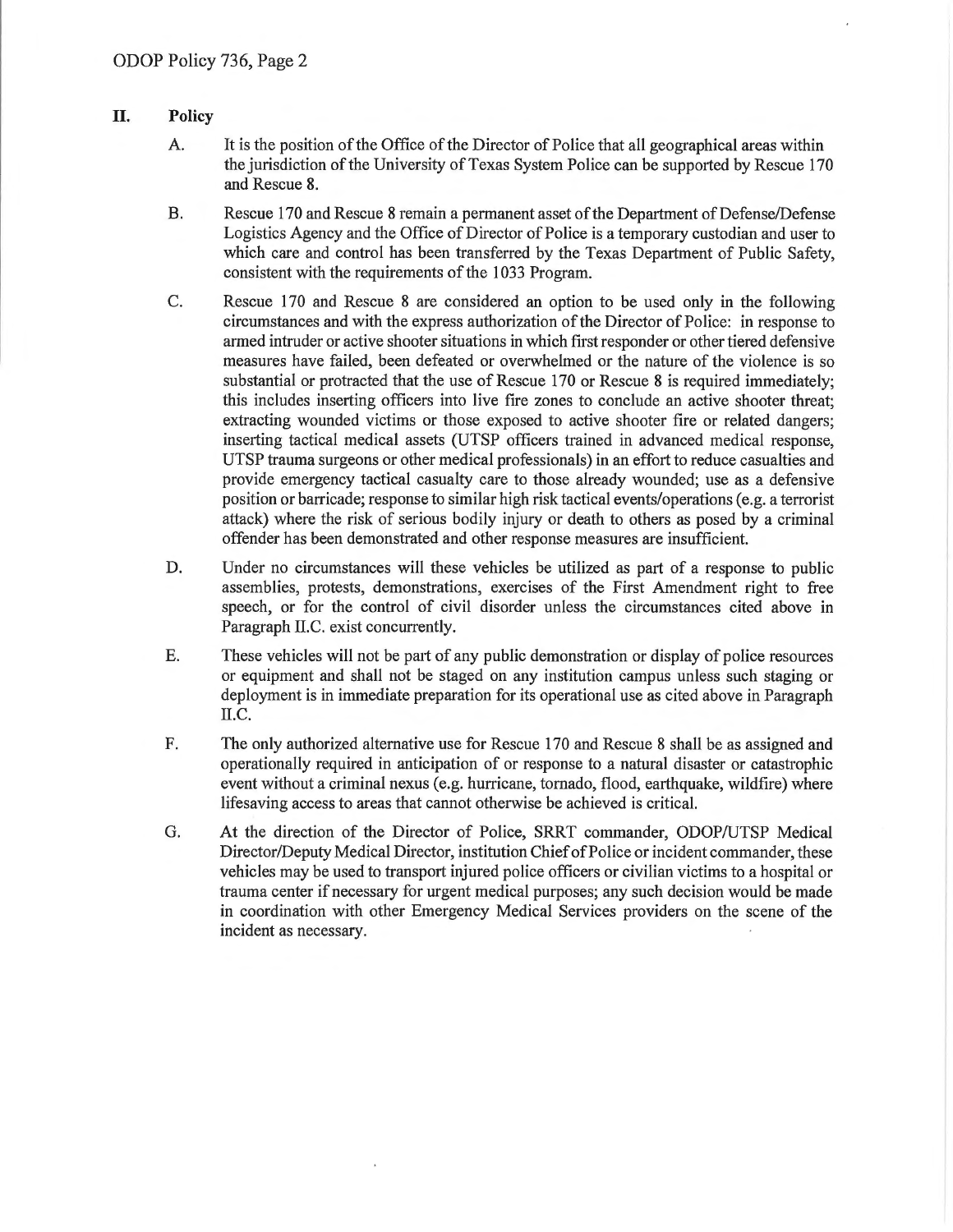### **III. Procedures and Protocols**

- A. These vehicles are equipped with emergency equipment, but are not intended for high speed response or operation; therefore the vehicles should be driven within posted speed limits and not to exceed 60 mph. Except in the most exigent of emergency circumstances, both a driver and observer shall be deployed to operate the vehicles and ensure their safe operation; as a matter of standard operating procedure, Rescue 170 and Rescue 8 shall be escorted while on public roadways by appropriately marked law enforcement vehicles.
- B. Rescue 170 and Rescue 8 have an empty approximate weight and size of 48,500 lbs. (no occupants and a 50% fuel load), a height of  $10^{\circ}6$ " (with fully inflated tires), is  $11'7"$  wide (mirror to mirror) and 26' in length and should be operated accordingly.
- C. Rescue 170 and Rescue 8 are appropriately titled and registered both with UT Austin Fleet Operations (which is where all ODOP vehicles are recorded) and the state's exempt license plate program. The vehicles shall also be made available for any applicable state inspection program.
- D. ODOP is responsible and accountable for the operation of the vehicles, maintenance of the vehicles, the appropriateness of their use for actual operations as well as training and deployment. Monthly vehicle mileage and maintenance logs for vehicle usage will be in the custody of ODOP.
- E. An ODOP Inspector shall be designated as the program coordinator for these vehicles.
- F. Proprietary security measures shall be taken as required.
- G. Other than in emergency or exigent circumstances, only drivers who have been selected, possess a current and appropriate class Texas Driver's license and have had proper training and familiarization on the characteristics of operating these vehicles, will be authorized to drive these vehicles. ODOP and the participating institution will maintain a log of authorized drivers to ensure compliance.
- H. The specific ballistic level of vehicle armoring, ballistic protection afforded and associated vehicle specifications/configurations is Law Enforcement Sensitive information and shall not be disclosed other than to those with a demonstrated need and right to know. At the end of the life of the vehicle it shall be returned to the 1033 program.
- I. The maintenance schedule unique to these vehicles will be adhered to by the ODOP program manager.
- J. The vehicle will be staged at a confidential secure location (not on an institution campus) under the control of ODOP and will be appropriately protected from the elements. Prolonged exposure to direct sunlight will cause accelerated deterioration of the laminate glass that is used for ballistic protection. Ballistic glass, while hard on the outside, is composed of a softer surface on the interior side of the vehicle that can be easily scratched; therefore interior cleaning of the glass should only be conducted by trained operators of the vehicle utilizing a clean soft cloth and foam window cleaner. This function should not be performed by untrained personnel. The exterior glass of the vehicle can be cleaned by pressure washing and wiped down in a conventional manner without damage.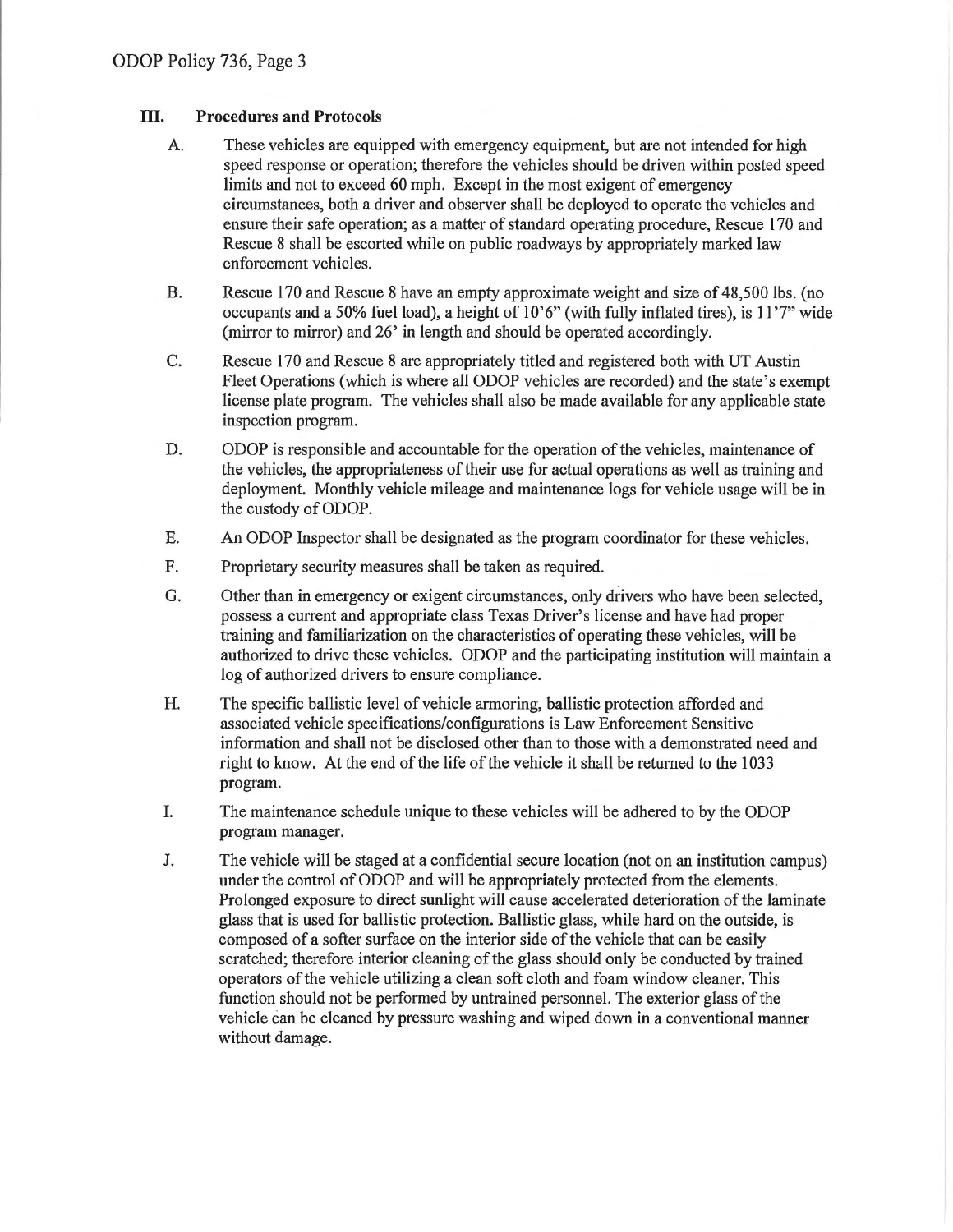- K. ODOP will be responsible for providing fuel and routine maintenance of these vehicles. These vehicles will be insured through UT System Risk Management with the applicable deductible. Negligence on the part of a vehicle driver or the assigned responsible officer shall be addressed through standard ODOP/UTSP complaint procedures. Under no circumstances shall the physical appearance of the vehicle be altered or any modifications made of any kind without the express authorization of the Director of Police.
- L. The vehicles should be started weekly and tires inflated to the recommended pressure.
- M. The vehicles should be maintained with approximately one half a tank of diesel fuel at all times.
- N. The vehicles will be equipped with the appropriate medical/trauma care equipment to include, but not be limited to, an emergency medical kit, rescue platforms, portable stretchers/litter assemblies and an AED, as approved by the ODOP/UTSP Medical Director.
- 0. Institutions should ensure their officers receive training in emergency medical evacuation supported by similarly equipped vehicles as part of the UTSP Tactical Combat Casualty Care Course provided by the UTSP Academy.
- P. Only in an extreme emergency or under the most extraordinary of conditions should officers be transported outside the passenger compartment of these vehicles. Ingress and egress from these vehicles will be primarily through (and trained via) the rear doors as the seating has been specifically modified to allow quick unobstructed access at this entry point.
- Q. These vehicles are equipped with 3 fire extinguishers, 2 in the fore and aft passenger area and I behind the passenger seat. These F- 36 liquid fire extinguishers are multi-purpose in nature.
- R. These vehicles' tires are outfitted with run flat tire inserts which have the capability to allow the vehicle to travel some distance at low speeds.
- S. ODOP will oversee and approve any movement of these vehicles.
- T. The SRRT Commander will develop and incorporate the appropriate team tactics utilizing these vehicles in support of the SRRT mission as outlined in ODOP Policy 742 or as otherwise required. The UTSP Academy, in coordination with the SRRT Squads, will develop and implement training protocols for officers that are most likely to utilize these vehicles. This training will include, at a minimum, engagement and deployment with these vehicles as well as use of the vehicle to successfully and safely rescue those requiring evacuation.
- U. These vehicles shall be deployed only in support of the operations and responses outlined in Paragraphs II.C. and II.F. as cited above or for related training. The decision to deploy these vehicles may be based upon the request of an institution Chief of Police and with the concurrence of the Director of Police, or at the direction solely of the Director of Police.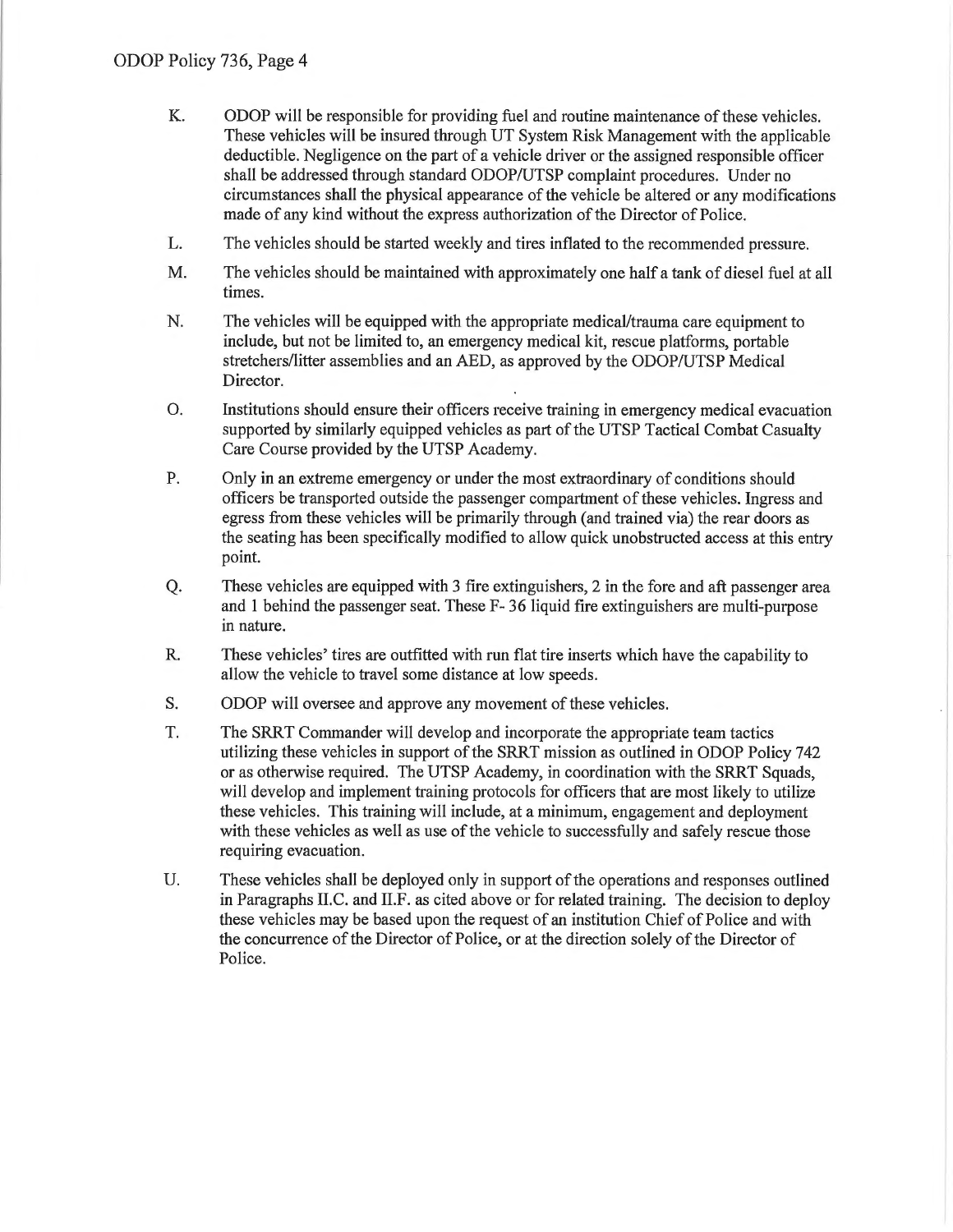- V. Deployment of these vehicles for mutual aid or at the request of an outside law enforcement agency is permissible only with the authorization of the Director of Police and if the operation or response meets the requirements for these vehicles to be otherwise deployed within the UTSP. Only UTSP trained drivers shall operate these vehicles for mutual aid or at the request of another law enforcement agency. Under no circumstances shall these vehicles be operated by a member of another law enforcement agency. ODOP may decline a request to use the vehicle if the use is not consistent with the vehicle mission and use criteria and may terminate the use of the vehicle if the circumstances are not being managed appropriately, public safety is being threatened or jeopardized, or continued use of the vehicle would serve no demonstrable law enforcement purpose any longer.
- W. All security devices on these vehicles will be activated when the vehicle is left unattended. In any instance in which these vehicles are left temporarily in a public location, the vehicle will be parked such that it can be viewed by the vehicle operators and responded to immediately or an officer will be assigned to provide security on the vehicles.
- X. Inspection of these vehicles by ODOP shall occur as both a part of the regular ODOP vehicle inspection and on other occasions as determined by the program manager.
- Y. All references to "Rescue 170", "Rescue 8", or "MRAP" in other ODOP/UTSP Policy shall be assumed to reference the vehicles addressed in this policy.

Michael J. Heidingsfield

Director of Police